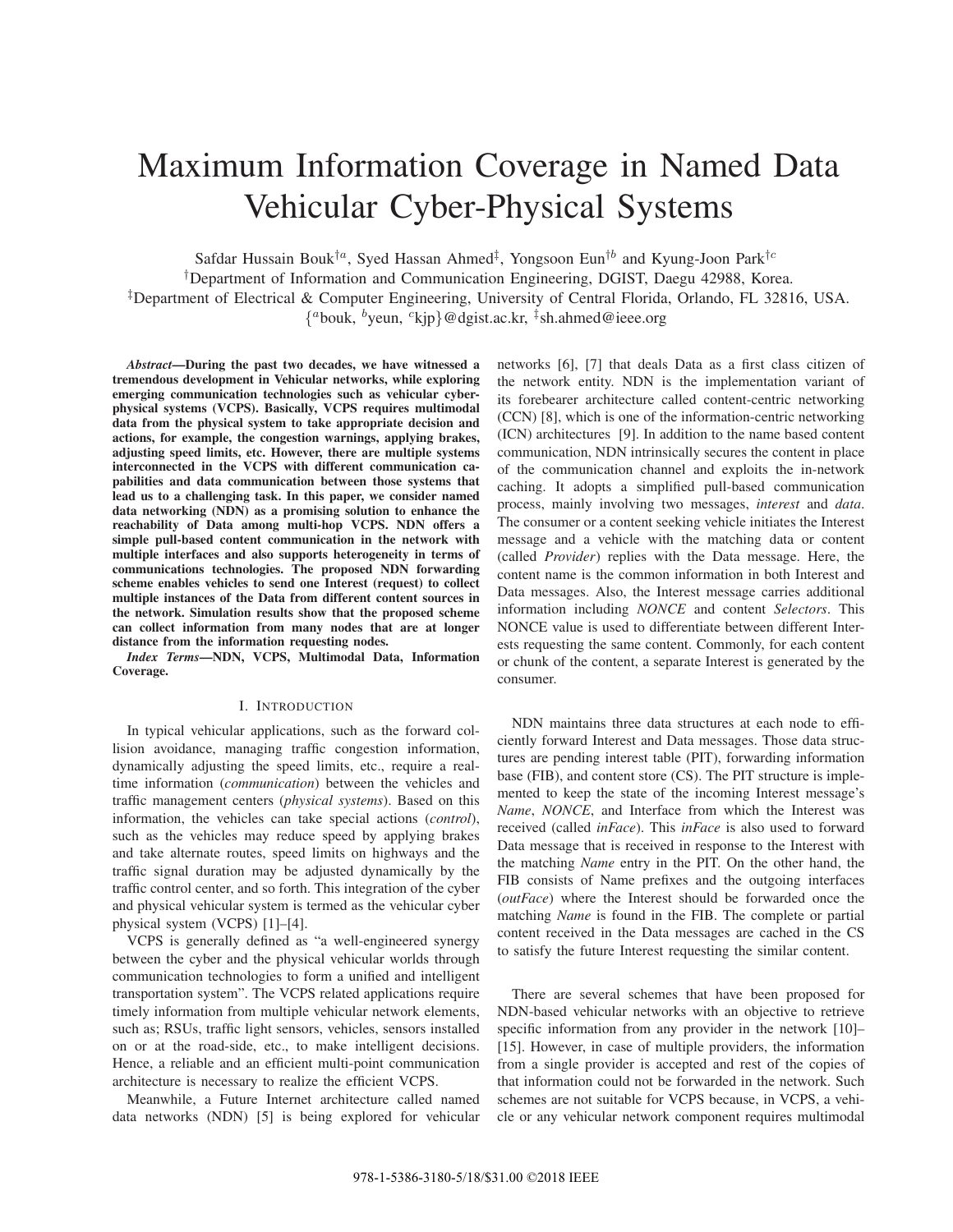information<sup>1</sup> from multiple sources within its certain proximity to make an intelligent decision depending upon the application. However, in a typical vehicular NDN, the instance of an Interest is removed from the PIT once it receives the first Data message and rest of the Data messages are dropped. In this paper, therefore, we propose the named data retrieval algorithm to received multiple resolution data from different providers as a reply to single Interest message. The Interest message contains the name denoting the large resolution information form all the vehicles within the specified proximity of the consumer. To mitigate the Data storm from multiple sources, the proposed scheme uses the holding timer to avoid the Data collision at downstream nodes. The key contributions of this paper are four folded:

- Based on our knowledge, the proposed scheme is the first attempt to adopt NDN for discovering multimodal information for VCPS.
- The proposed scheme extends the concept of one interest one data to one interest multimodal content from different content sources or producers to increase the information coverage.
- The proposed scheme does not maintain any additional information in FIB structure of NDN.
- Proposed scheme can easily be extended to any application offered by the NDN for VCPS.

Rest of the paper is organized as follows. In Section II, introduction to NDN architecture and it's working principle have been discussed. The proposed Interest dissemination scheme is briefly elaborated in Section III. Simulation environment and results are analyzed in Section IV. Finally, Section V concludes the paper.

# II. NDN SYNOPSIS AND WORKING PRINCIPLES

As stated earlier, in vehicular NDN, every node primarily uses three data structures; PIT, FIB, and CS, to forward Interest and Data messages.

- **PIT** {*Name***,** *NONCE(s)***,** *inFace(s)*}: state of the Interests is stored in PIT. Upon reception of an Interest {*Name*,*NONCE*} from the *inFace*, the *Name* from the Interest is searched in the PIT. If the similar *Name* is present in the PIT with different *NONCE* or *inFace*, the PIT is updated with the *NONCE* or *inFace*, and the Interest is discarded. Conversely, the {*Name*, *NONCE*, *inFace*} are added in the PIT.
- FIB  $\{Name, outFace(s) \mid M\}$ : it is used to forward Interest towards the potential provider(s) in the upstream direction. Based on the *Name* search result from the FIB, the Interest is forwarded to the corresponding *outFace*. Otherwise, the Interest is flooded to all the *outFaces* or discarded, which depends upon the forwarding strategy. The *outFace*'s routing metric *M* indicates its preference to forward the Interest through that *outFace*. If the matched

FIB entry has multiple *outFaces*, then the *outFace* with lowest *M* is preferred. FIB is populated with new entries (*outFaces* and *Name* prefixes) using static routes or as per the routing policies.

- **CS**: is Data message cache. Caching of Data messages depends upon the caching policy.
- **Dead nonce list** (DNL): stores NONCEs of the purged PIT entries.

In principle, when a node receives an Interest, it first searches the PIT. If a node fails to find the matching PIT entry, it searches the CS or checks when the node itself is the producer of that content. In case of a producer or successful search in the CS, the node replies with the Data message. If both, PIT entry and CS search fail or node is not the producer, then the message is simply forwarded. In this case, the node records the PIT entry to indicate the Interest is pending. On the other hand, if there is already a matching entry in the PIT, it simply discards the Interest because the node has already forwarded the Interest. When a node receives the Data message, it first searches the PIT and handles the Data message as per the PIT search outcome. The node forwards the Data message if it finds the data name in the PIT. After forwarding the Data message, the node purges the PIT entry. PIT holds the PIT entry for a certain duration if it does not receive the corresponding Data message, called *PIT entry lifetime* (PLT). During this PLT, if no Data message is received, the node also purges the entry. These purged PIT entries either in result of PLT expiration or successful reception of the Data messages are stored in the temporary DNL. When a node receives an Interest, it also checks the DNL. Presence of an Interest NONCE in the DNL indicates that the Interest is either recently satisfied or there is an Interest loop and in result, the Interest is discarded.

There may be the case where the requested content may be available to multiple providers or the content may be generated by multiple producers e.g., sensory or location information of vehicles in the specific region. In this scenario, when the first provider node replies the Interest with Data message, then all the intermediate Data forwarders, between the provider and the requesting node, delete their PIT entries because they successfully satisfied the Interest. Hence, the Data produced by other producers fail to reach the requesting node. There are different solutions in the literature that forward the data from multiple providers or producers to the requesting node and are summarized in the following subsection.

# III. PROPOSED NAMED INFORMATION COVERAGE **SCHEME**

In a typical NDN network, the information requesting node sends an Interest and this Interest is forwarded by all the intermediate nodes that have no matching content in the CS. However, when a node with the desired content in its cache receives the Interest, it simply replies the content in the Data message. On the contrary, the CPS system requires the multimodal content from different sources to efficiently take the control decision. Those content providers or producers

<sup>&</sup>lt;sup>1</sup>Multimodal data is defined as the similar context data produced by different sources. For example, multiple vehicles on a road segment generate their location and engine temperature information.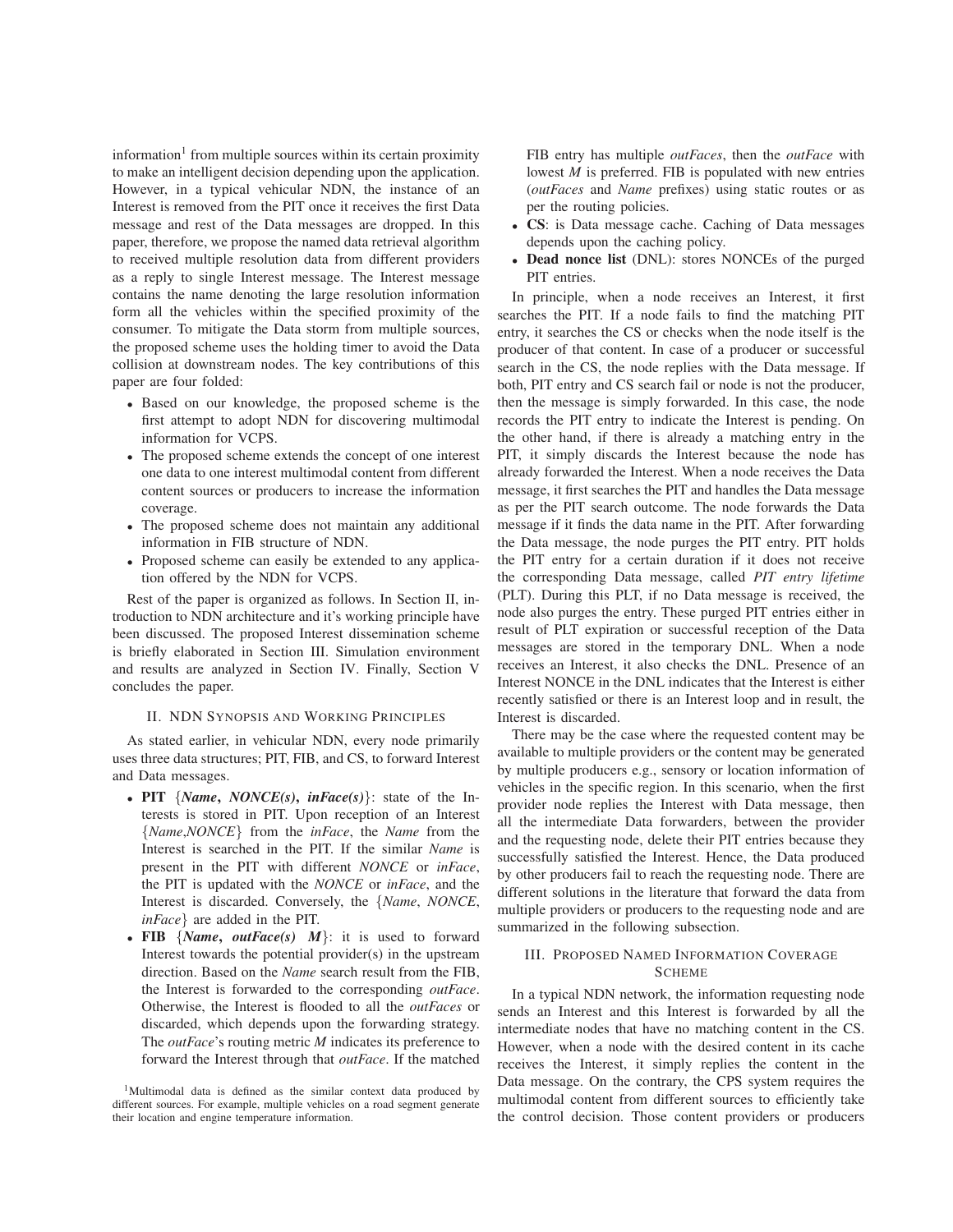may be situated within the specific proximity or they may be dispersed in the network. In both cases, the CPS system requires data from all the sources. However, this contradicts to the vanilla NDN's information collection mechanism, where the information producers simply respond with the same requested content to the consumer node. Additionally, these providers do not forward the Interest further in the network to find more potential potential sources. Hence, we proposed the Interest-Data forwarding strategy to maximize information coverage in the NDN-enabled VCPS or named data VCPS (NDVCPS).

Let, a vehicle in the NDN-enabled VCPS requires road or traffic information from different vehicular network elements including vehicles, sensors deployed on the road, and so forth. We denote this vehicle as consumer vehicle, C, which is similar to the terminology used by NDN architecture for the node that seeks information from the network. The road segment of which the  $C$  is seeking information, is called information discovery region,  $S_r$ . Initially, C generates an Interest, including name, NONCE  $(I_{NONCE})$ , and other information. Information name in the Interest message indicates the attributes related to the information that is required to C, i.e., road segment name, coordinates, or specific area around C, type of information (e.g., temperature, number of vehicles, speed of vehicles, road surface condition, etc.), recency or temporal aspect of information (e.g., current, after 1600 hours, etc.), and so forth. The following name shows that the consumer requires current speed of vehicles within the 1km proximity of C.

#### */data/speed/current/1km-proximity-C/location-C*

When all vehicles that are in the region receive this Interest, they simply send their current speed in the Data message. Based on this information, C may change its driving mode that includes applying brakes, increasing speed, lowering the vehicle's acceleration, turning on headlights or indicators, and so forth. There may be many vehicles or VCPS elements in  $S_r$ , depending upon its size. However, in case of vanilla NDN or the schemes like [18] and [19], only few vehicles may reply to the Interest. Consider the scenario (a) as depicted in Fig. 1, where C requires current speed information of all the vehicles in  $S_r$ . However, only vehicles 1 to 5 are within its transmission range. After sending the Data message, these neighboring vehicles do not forward the Interest any further in the network. In result,  $C$  only receives the partial or very limited information about the traffic within  $S_r$ .

On the contrary to the previous work, the data providers not only respond to the Interest message, but also forward the Interest message further in the network to maximize information coverage in the NDVCPS. Consider, the scenario (b) in Fig. 1, where  $C$  sends Interest and all its neighbors (vehicles 2 to 5) reply with the Data message and then they further forward the Interest message in the network to discovery more multimodal information from the network until C receives Data from all the vehicles in  $S_r$ . To achieve this, the proposed scheme makes the following modifications in the default NDN forwarding daemon.



Fig. 1. NDVCPS Scenario with Interest and Data forwarding.

- 1) In vanilla NDN, Interest message carries the name, NONCE, and optional selectors and security related information, *Interest*{*name, NONCE, Selectors, KeyLocator, ..*}. However, in our proposed scheme, the Interest message contains additional fields; MultSource (Multiple Sources) field when set to "1" indicates that the Interest is generated to collect data from different sources. Otherwise, the Interest is processed in the network following the vanilla NDN procedure. ProdOnly or Producer only field restricts the Data messages generated by vehicles that are actual producers of the Information or the vehicles that are within the specified region mentioned in the content name. No cached or stale data is replied for the Interest.
- 2) Each producer computes a random two-byte Data NONCE  $(D_{NONCE})$  value and forwards in the Data message. This  $D_{NONCE}$  in the Data message helps to differentiate the information produced by multiple producers.
- 3) Lastly, the PIT entry is not purged until its PLT expires. Additionally, the PIT entry also stores the received  $D_{NONCE}$  values of the received Data messages in reply to the Interest of that name prefix.

The forwarding process of the Interest and Data messages by our proposed scheme is discussed in the following sections.

#### *A. Forwarding Interest Messages*

When a node receives an Interest message, it first checks the DNL, which identifies that either the Interest message has been recently processed and evicted from the list or not. The Interest message is further forwarded to the next stage that is the PIT verification, if that Interest has not been recently processed by the Interest receiving node. The PIT search process is similar to vanilla NDN, which confirms that either the message is still pending or not. If Interest is found in the PIT, then it is simply discarded because the interest is still pending. Otherwise, the vehicles checks ProdOnly field. If ProdOnly is set, then the vehicle that can produce the desired content (or the vehicle that is in the information discovery region), simply forms the Data message and forwards it through the same interface from which the Interest is received. Otherwise, it follows the vanilla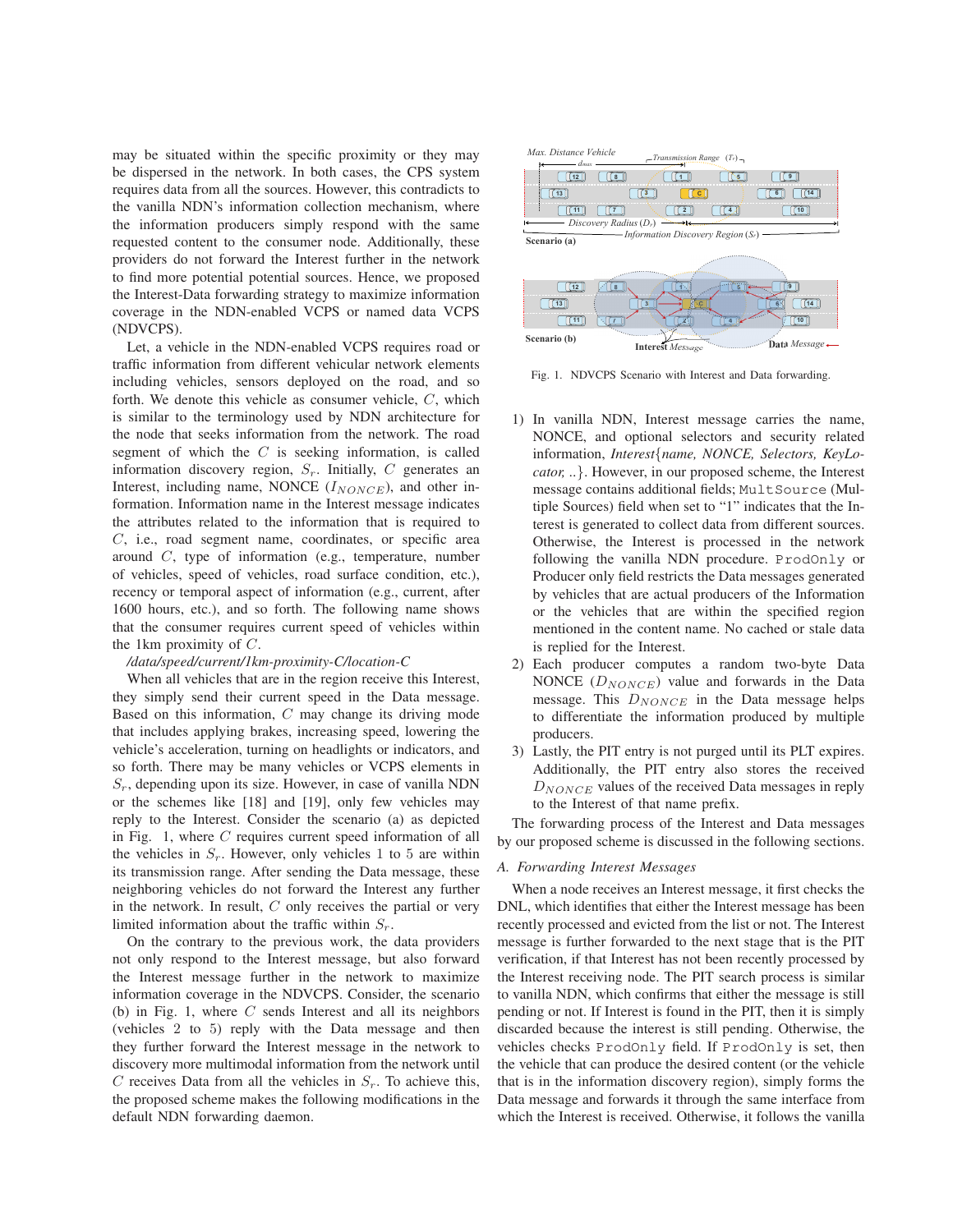NDN's CS search procedure and replies with the Data message depending upon the CS search output if the ProdOnly field is zero. Whether the vehicle is producer or not, when it satisfies the Interest message, even then the vehicle forwards the Interest message further in the network depending upon the value of the MultSource field.

Even after satisfying the Interest by replying with the Data message, a node may further forward the Interest depending upon the MultSource field in the received Interest. In case, the MultSource is enabled, the longest name prefix search is performed in the FIB and given the FIB search result, the Interest is either forwarded or negative acknowledgment is sent. Furthermore, if the ProdOnly is zero and CS search fails, the Interest is forwarded using default forwarding strategy of NDN. The forwarding process of Interest message is illustrated in Fig. 2. Our proposed scheme adopts the modified set of steps to forward the Data messages, which are briefly discussed in the next subsection.



Fig. 2. Proposed Interest message forwarding algorithm in named Data VCPS.

#### *B. Forwarding Data Messages*

The Data messages are generated by the vehicles that are either the actual producers of that information or the provider vehicles that have information in their cache. Forwarding process of the Data messages is modified to meet the maximum information coverage requirement of the VCPS. Similar to NDN, when a vehicle receives the Data message, it first checks the PIT to confirm that the Data is either solicited or unsolicited. Contingent upon the PIT search, the Data is processed further in the forwarding process or discarded. If the desired name is not found in the PIT, which is the case of the unsolicited Data, the message is discarded. Conversely, if the received Data is solicited, with valid PIT entry,  $D_{NONCE}$ is matched with the  $D_{NONCE}$ s stored in the PIT record. This step ensures that the received Data following the respective



Fig. 3. Proposed Data message forwarding algorithm in named Data VCPS.

Interest has already been received or it is a new Data. The stale or already received Data's  $D_{NONCE}$  is already present in the PIT entry, therefore, the duplicate copy of the Data is discarded. Received new instances of the multimodal Data is further forwarded in the network and this new  $D_{NONCE}$ is added in the PIT entry. Depending upon the caching policy, the information received in the Data message is cached accordingly.

Here, it is worth noting that the PIT entry is not deleted notwithstanding the new instances of the multimodal Data are received. This ensures the communication of the multimodal data from different producers towards the C. PIT entry is purged only when the respective PLT of the PIT entry expires. Moreover, the Data is forwarded through the interface from which the Interest was received or the incoming interface listed in the PIT entry. In order to avoid the Data packet collision, we used the following random contention window base collision avoidance scheme. When a node has the Data message, it first computes the random waiting time,  $W_T$ , and after waiting for that duration, it sends the Data message.

$$
W_T = AIFS[i] + R_{CW} + \tau \tag{1}
$$

where,  $AIFS$  is the arbitration inter-frame spacing, which is used to prioritize the Data message communication by considering the Data messages in the priority access category i,  $AC = i$ , as in IEEE 802.11p, [20], [21]. To increase the priority of Data messages, we considered  $i = 1$ . The  $R_{CW}$  is the random contention window duration, which is multiple of communication slot duration and  $\tau$  is the channel negotiation time. The *AIFS* for  $AC = i = 1$  is computed as:

$$
AIFS[1] = AIFSN[1] \times T_{slot} + SIFS \tag{2}
$$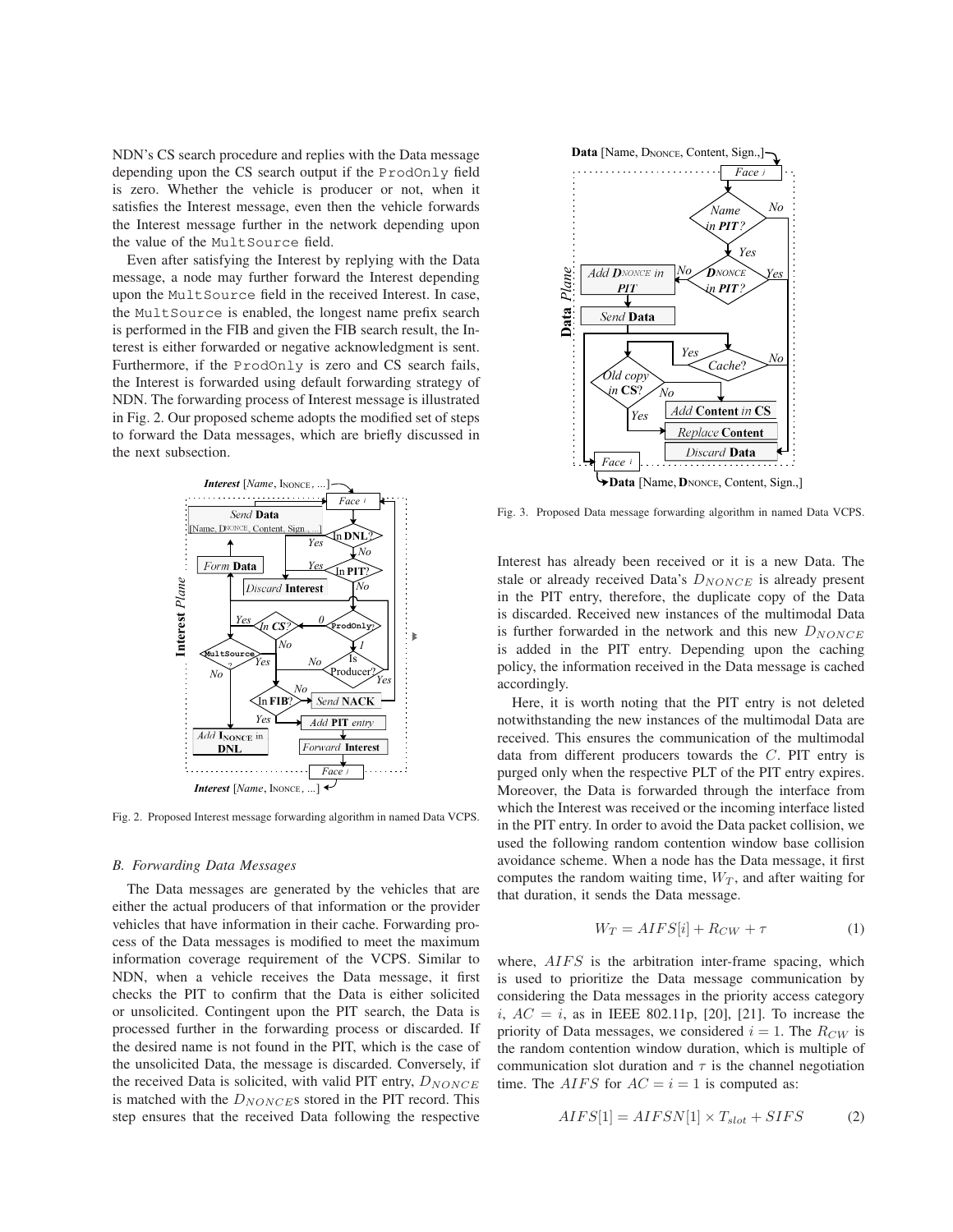The computation of the  $AIFS[1]$  involves the AIFS number,  $AIFSN[1] = 3$ , which is the configuration dependent value and has smaller value for the higher priority communication. The slot duration  $T_{slot} = 13 \mu s$ , that is the backoff time unit of IEEE 802.11p with 10MHz channel spacing. Next, the SIFS is the short interframe space equal to  $32\mu s$ , that is sufficient time duration between high priority frames.

The random contention window  $R_{CW}$  is used in the  $AIFS$ to avoid collision between Data packets and estimated as:

$$
R_{CW} = rand(0, CW_{max}[1]) \times T_{slot}
$$
 (3)

In above expression,  $CW_{max}[1]$  is the maximum contention window for access category 1 communication and calculated as  $CW_{max}[1] = \left(\frac{CW_{min}+1}{2}\right) - 1$ , where  $CW_{min} = 15$ . Here, we only considered the maximum contention window for the  $AC = 1$ ,  $CW_{max}[1]$ , which shows that there is no acknowledgement or retry mechanism involved in case the Data message fails to reach the downstream node. Finally, the  $\tau$  duration is added in the random waiting time to compensate the channel negotiation, because multichannel model is adapted by the IEEE 802.11p [20].

The effectiveness of our proposed scheme is measured through simulations and compared with its close counterparts in the literature. The simulation environment and performance measures are briefly discussed in the next section.

| <b>Simulation Parameter</b>                | Value                         |
|--------------------------------------------|-------------------------------|
| Communication Interface                    | IEEE 802.11p                  |
| Data Message Size                          | 100 bytes                     |
| <b>Interest Message Size</b>               | 50 bytes                      |
| Transmission Range $(T_r)$                 | $300, 400, 500, \ldots, 900m$ |
| Max. PIT Entry Lifetime                    | 4s                            |
| Interest Rate (IR) or Interests per second | 1, 3, and 5                   |
| C                                          | $1, 3,$ and $5$               |
| Information Discovery Radius, $D_r$        | 1Km                           |
| Simulation Duration                        | 500s                          |

TABLE I SIMULATION PARAMETERS

# IV. SIMULATION ANALYSIS

The simulation results of the proposed scheme are critically analyzed in this section. Performance of the proposed scheme is compared with the scheme that was proposed for collecting information from multiple sensors within transmission range (single hop) of the consumer [16], [17], which is referred here in as the conventional scheme. This conventional scheme simply sends Interest and does not discard the Interest from its PIT until it collects Data from all of its one-hop neighbors. However, no mechanism has been proposed to collect multimodal data from sources that are multi-hop apart from the Interest generating node.

All vehicles in the network use proposed named data forwarding scheme over IEEE 802.11p to communicate with other vehicles. The performance of the proposed scheme is compared for different transmission ranges, i.e., 300, 400, to  $900m$ , where the diversified number of information requesting nodes C is considered in the simulations;  $C = 1$ , 2, and 3. Total highway road segment size is  $10Km$ . All vehicles are moving at the average speed of  $55km/h$  over the 4-lane two-way road. Every consumer discovers the information for exactly 2s and the results of the complete discovery duration of all C are summarized below. Throughout the simulations, the information discovery radius of  $1Km$  has been used  $(D_r = 1km)$ . Individual C generates Interest at varying rates (Interest rate-IR) that varies from 1, 3, and 5 Interest per second. Rest of the simulation parameters are enlisted in Table I.

The performance metrics that are monitored during simulation and contrasted with the conventional scheme, are as follows:

• *Information discovery ratio (IDR):* is the unique number of Data messages received in response to the Interest generated by  $C$  from the vehicles within  $S_r$  divided by the total number of vehicles within  $S_r$ . IDR increases, if the Data message from more number of nodes within the  $S_r$  is received by C. This can be achieved by efficiently forwarding the Interest towards many nodes in  $S_r$ .

$$
IDR = \frac{\text{Received Data msgs. from vehicles in } S_r}{\text{Total No. of Vehicles in } S_r}
$$
 (4)

• *Maximum information coverage distance ratio (MICDR):* represents the proportion of the farthest distance node from which C has successfully received the information and the discovery radius  $D_r$ .

$$
MICDR = \frac{d_{max}}{D_r} \tag{5}
$$

• *Forwarded Data Messages:* is the total number of Data messages forwarded in the network.



Fig. 4. Content discovery ratio for varying transmission ranges,  $T_r$ , with 3 consumers and interest rate of 1,3, and 5.

#### *A. Simulation Results*

Initially, we analyzed the IDR of a network scenario with 3 consumers and  $IR$  of 1, 3, and 5 versus different transmission ranges is shown Fig. 4. There are three things that are worth noting here including; (a) large IDR of the proposed scheme compared to the conventional scheme, (b) impact of large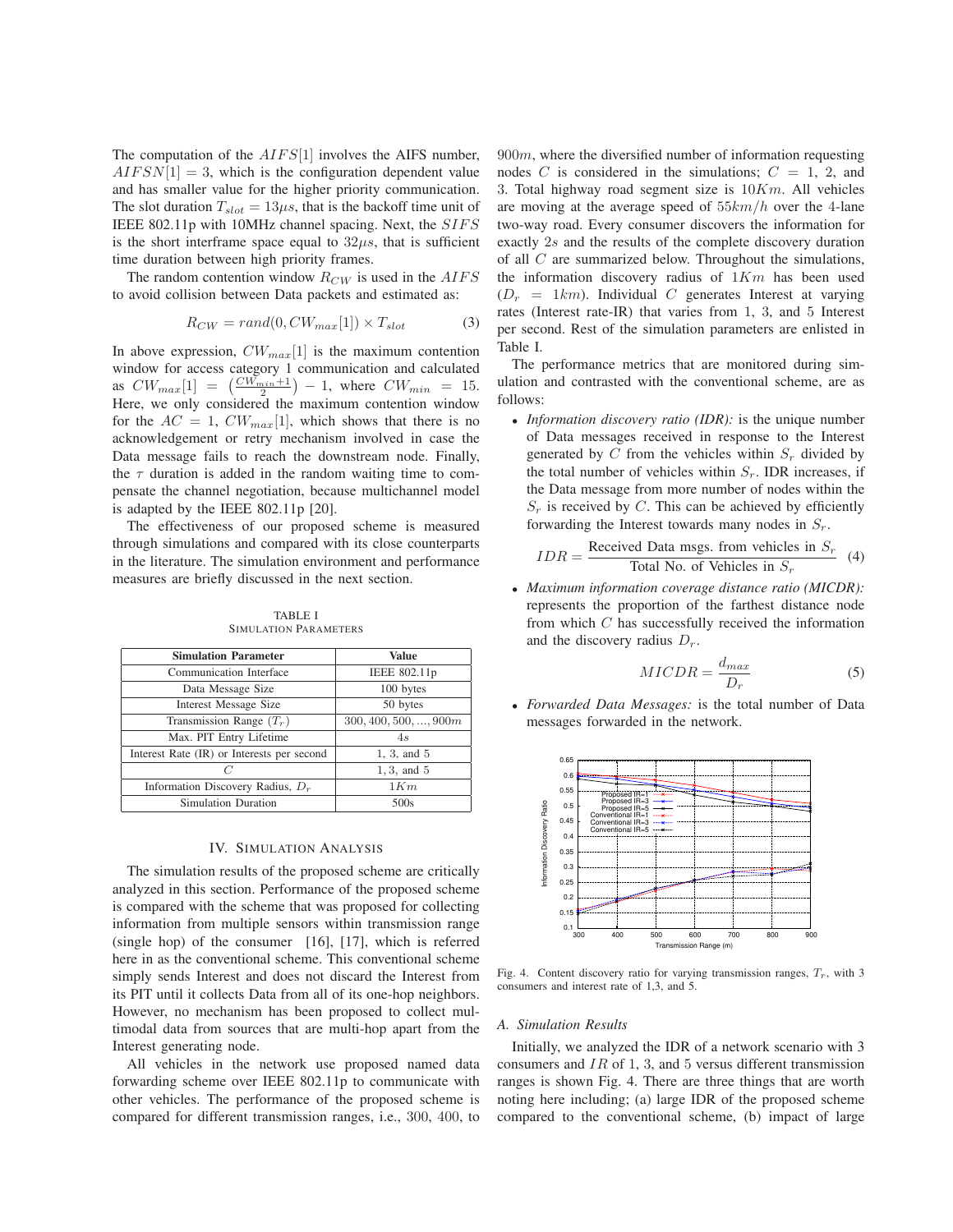

Fig. 5. Content discovery ratio for varying transmission ranges,  $T_r$ , with 1 interest per second and different consumers.

transmission range on the IDR, and (c) effect of different IR on the IDR. Information discovery in the conventional scheme is just restricted to one hop and that is the reason that a small fraction of nodes just send information towards C. On the contrary, the proposed scheme propagates Interest further in the network and many nodes within the  $S_r$  reply with the Data message. Accordingly, the proposed scheme has a very large IDR, which is almost 400%, 200%, and 165% larger than the conventional scheme for  $T_r$  of 300m, 600m, and 900m, respectively. Next, it is evident from the illustration that IDR of the proposed scheme slightly decreases and for the conventional scheme it gradually increases as the  $T_r$  increases. This is only because many nodes in  $S_r$  generate Data messages, which is large in size. Hence, most of the Data packets fail to reach multi-hop distant  $C$  due to large packet collision. As the  $T_r$  reaches closer to  $D_r$ , almost all the vehicles in  $S_r$  can communicate directly to C. Lastly, the effect of different  $IR$  can be seen in the figure, where one interest per second,  $IR = 1$ , has slightly large IDR than the  $IR = 3$ . The main reason behind this phenomenon is that large IR results in more Data that leads to frequent collisions and Data loss. As a result, IDR is slightly smaller for large IR. On the contrary, there is not much impact of  $IR$  on the conventional scheme because it simply seeks Information from one hop neighbors.

The IDR for multiple consumers with  $IR = 1$  for varying transmission ranges is shown in Fig.5. Varying transmission range has similar impact on IDR of conventional as well as the proposed schemes, as discussed previously. A significant variation in the IDR of the conventional scheme can be seen for different number of consumers and large  $T_r$ . For large number of consumers with larger  $T_r$ , the collision probability increases and consequently the IDR becomes low. To conclude the discussion related to IDR, we can easily conclude that the proposed scheme has multiple times large IDR than the conventional scheme for any  $T_r$ , the number of consumers, or IR.

Next, we analyzed the MICDR for different  $IR$  and number of consumers and shown Fig. 6 and 7, respectively. It is apparent from the results that the proposed scheme has more



Fig. 6. Information discovery distance ratio for varying transmission ranges,  $T_r$ , with 3 consumers and interest rate of 1, 3, and 5.



Fig. 7. Information discovery distance ratio for varying transmission ranges,  $T_r$ , with 1 interest per second and different consumers.

than 90% MICDR, which means that it receives information form the farthest nodes in the  $S_r$ . On the contrary, the conventional scheme fails to receive information from the distant nodes. Even though, for the large  $T_r = 900m$  that is almost near to the  $S_r$ , the conventional scheme could not receive information from the distant nodes. One of the reasons for this small MICDR is the large collision of Data messages at the consumer when it receives from varying distance nodes. In results, the maximum MICDR achieved by the conventional scheme is approximately 40% of the  $S_r$  for any  $T_r$ . Furthermore, an identical impact of different IR and consumers can be seen in the inset plots of Fig. 6 and 7, as discussed previously.

Finally, we discuss the number of Data messages processed within the conventional and proposed schemes for varying  $T_r$  and shown in Fig. 8. It is obvious form the figure that the proposed scheme process large number of Data messages because it discovers information from many nodes within the  $S_r$ . Respective to IR, the number of messages processed in the network increase accordingly. This validates the fluctuations in the previous results (IDR and MICDR) caused by varying IR and consumers. Another reason for this large number of Data messages processed in the proposed scheme is that every vehicle forwards the Data message that it receives from the upstream vehicles. This Data message overhead can be